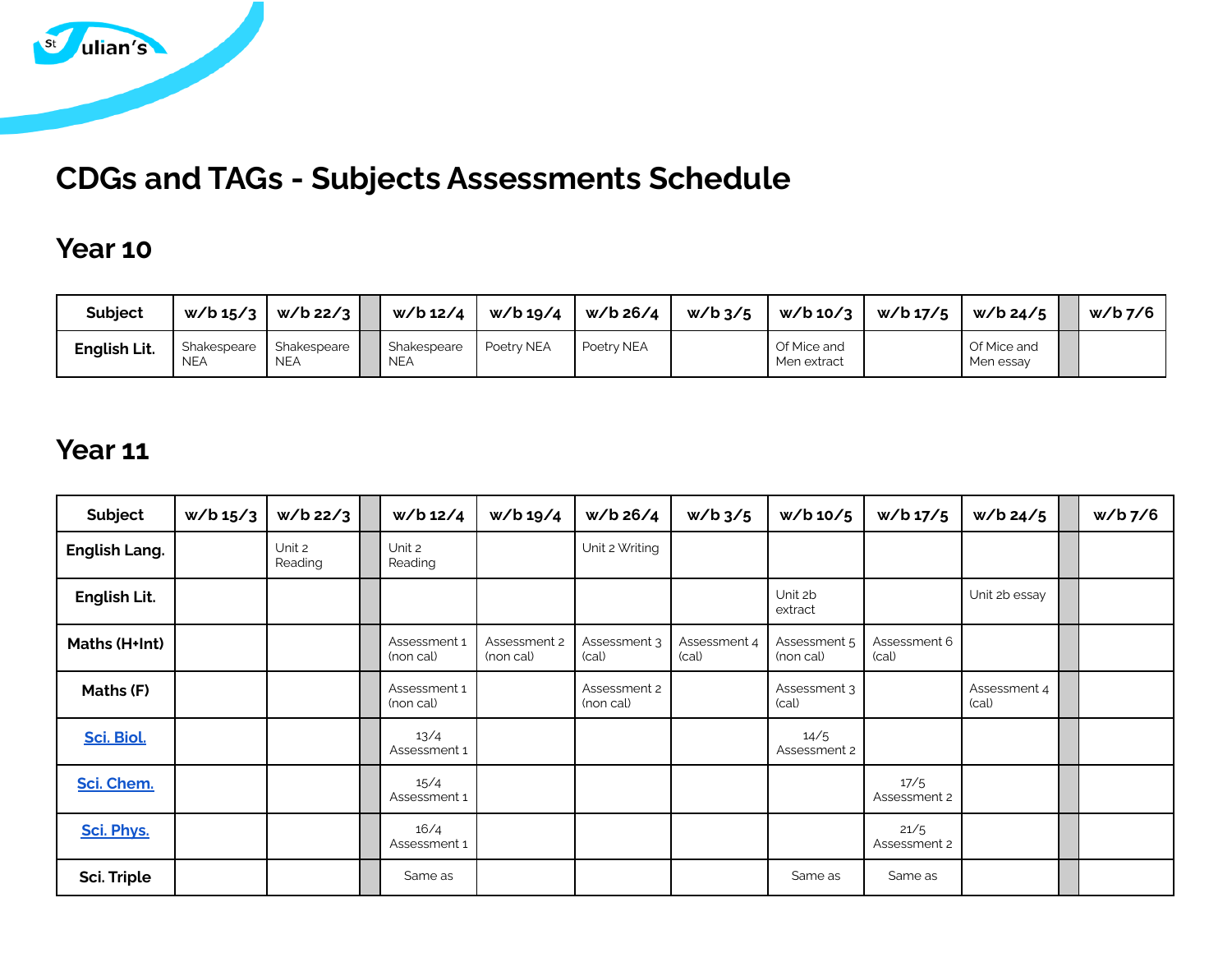

|            |                                   |                                                                | above                              |                                                                                                                                                                                                                                                                                                                   |                                                                                                                                                                                                                                                    |                                                                                                                                                                                                                             | above                                                                                                                                                                                                                                                                                                                                                                                           | above                                                                                                                                                                                              |                                                                                                                                                                                            |                                                                      |
|------------|-----------------------------------|----------------------------------------------------------------|------------------------------------|-------------------------------------------------------------------------------------------------------------------------------------------------------------------------------------------------------------------------------------------------------------------------------------------------------------------|----------------------------------------------------------------------------------------------------------------------------------------------------------------------------------------------------------------------------------------------------|-----------------------------------------------------------------------------------------------------------------------------------------------------------------------------------------------------------------------------|-------------------------------------------------------------------------------------------------------------------------------------------------------------------------------------------------------------------------------------------------------------------------------------------------------------------------------------------------------------------------------------------------|----------------------------------------------------------------------------------------------------------------------------------------------------------------------------------------------------|--------------------------------------------------------------------------------------------------------------------------------------------------------------------------------------------|----------------------------------------------------------------------|
| <b>WBQ</b> | IP<br>E AND E OR<br><b>GLOBAL</b> | IP<br>E AND E OR<br><b>GLOBAL</b>                              | IP<br>E AND E OR<br><b>GLOBAL</b>  | IP<br>E AND E OR<br><b>GLOBAL</b>                                                                                                                                                                                                                                                                                 | IP<br>E AND E OR<br><b>GLOBAL</b>                                                                                                                                                                                                                  | IP<br>E AND E OR<br><b>GLOBAL</b>                                                                                                                                                                                           | IP<br>E AND E OR<br><b>GLOBAL</b>                                                                                                                                                                                                                                                                                                                                                               | IP<br>E AND E OR<br><b>GLOBAL</b>                                                                                                                                                                  | IP<br>E AND E OR<br><b>GLOBAL</b>                                                                                                                                                          |                                                                      |
| Welsh      |                                   | Unit 4 - A4<br>and $A5 - 11B$<br>$-23/3/21$<br>$11A - 24/3/21$ | Unit 4 - A6<br>$-11A -$<br>16/4/21 | Unit 4 - A6<br>$11B - 20/4/21$<br>$11A - 16/4/21$<br>- Unit 4 - B7<br>and $B8 -$                                                                                                                                                                                                                                  | Unit 4 - B7<br>and B8 - 11B -<br>29/4/21                                                                                                                                                                                                           | Unit 4 - C9 -<br>Unit 4 - C9 -<br>$11A - 5/5/21$                                                                                                                                                                            | Unit 4 - C9 -<br>$11B - 10/5/21$                                                                                                                                                                                                                                                                                                                                                                | Unit $2 -$<br>assessment -<br>$11A - 19/5/21$<br>Unit 3 - 45<br>mins<br>assessment<br>(uned 3) 11A -<br>21/5/21                                                                                    | Unit 2 -<br>assessment-<br>$11B - 24/5/21$<br>Unit 3 - 45<br>mins<br>assessment<br>$($ uned $3)$<br>27/5/21<br>Unit 3 - 45<br>mins (part 2)<br>assessment<br>$($ uned $3)$ -11A<br>28/5/21 | Unit 3 - 45<br>mins (part 2)<br>assessment<br>(uned 3)-11B<br>7/6/21 |
| <b>RS</b>  |                                   |                                                                |                                    | w/b 19/4<br>11a1 (Mon<br>19th April p2)-<br><b>Islam</b><br>assessment<br>11a2 (Thurs<br>22nd April p3)<br>- Islam<br>assessment<br>$11a3$ (Thurs<br>22nd April<br>p3)- Islam<br>assessment<br>11b1 (Wed<br>21st p3)-<br><b>Islam</b><br>assessment<br>11b4 (Mon<br>19th April p1)-<br><b>Islam</b><br>assessment | w/b 26/4<br>11a4 (Mon<br>26th April p1)-<br><b>Islam</b><br>assessment<br>11b2 (Mon<br>26th April<br>p2)- Islam<br>assessment<br>11b3 (Mon<br>26th April<br>p2)- Islam<br>assessment<br>11b5 (Fri 30th<br>April p4)-<br><b>Islam</b><br>assessment | w/b <sup>3/</sup> <sub>5</sub><br>11a2 (Thurs<br>6th May p3) -<br>Christianity<br>and Life and<br>Death Issues<br>assessment<br>$11a3$ (Thurs<br>6th May p3)-<br>Christianity<br>and Life and<br>Death Issues<br>assessment | $w/b$ 10/5<br>11a1 (Tues<br>11th May p2) -<br>Christianity<br>and Life and<br>Death Issues<br>assessment<br>11b2 (Mon<br>10th May p2)<br>- Christianity<br>and Life and<br>Death Issues<br>assessment<br>11b3 (Mon<br>10th May p2)<br>- Christianity<br>and Life and<br>Death Issues<br>assessment<br>11b4 (Fri 14th<br>May p4) -<br>Christianity<br>and Life and<br>Death Issues<br>assessment | w/b 17/5<br>11a4 (Mon<br>17th May p2) -<br>Christianity<br>and Life and<br>Death Issues<br>assessment<br>11b1 (Mon<br>17th May p1) -<br>Christianity<br>and Life and<br>Death Issues<br>assessment |                                                                                                                                                                                            |                                                                      |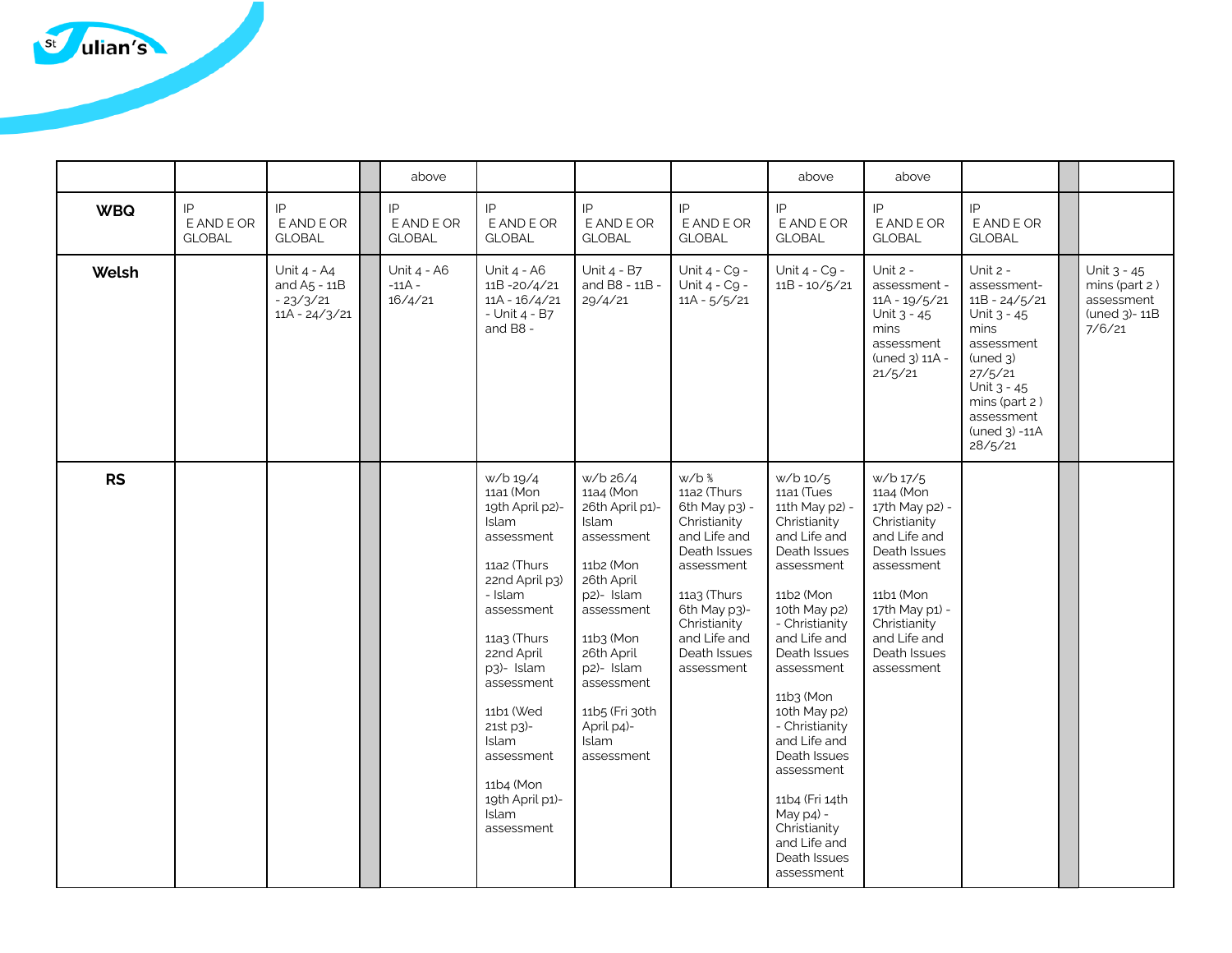

|                     |                                                                                      |                                                                                               |                                                                                      |                                                                                     |                                                                                     |                                                                                     | 11b5 - (Fri<br>14th May p4)<br>Christianity<br>and Life and<br>Death Issues<br>assessment                                                                             |                                                                                     |                                                                                     |                                                                                     |
|---------------------|--------------------------------------------------------------------------------------|-----------------------------------------------------------------------------------------------|--------------------------------------------------------------------------------------|-------------------------------------------------------------------------------------|-------------------------------------------------------------------------------------|-------------------------------------------------------------------------------------|-----------------------------------------------------------------------------------------------------------------------------------------------------------------------|-------------------------------------------------------------------------------------|-------------------------------------------------------------------------------------|-------------------------------------------------------------------------------------|
| Art                 |                                                                                      |                                                                                               |                                                                                      |                                                                                     |                                                                                     |                                                                                     | Coursework<br>deadline -<br>13/5/21                                                                                                                                   |                                                                                     |                                                                                     |                                                                                     |
| Art L1              |                                                                                      |                                                                                               |                                                                                      |                                                                                     |                                                                                     |                                                                                     |                                                                                                                                                                       | Coursework<br>deadline -<br>20/5/21                                                 |                                                                                     |                                                                                     |
| <b>Business St.</b> | Unit $4 -$<br>Promoting a<br>Brand                                                   | Unit $4 -$<br>Promoting a<br><b>Brand</b>                                                     | Unit $4 -$<br>Promoting a<br><b>Brand</b>                                            | Unit $4 -$<br>Promoting a<br>Brand                                                  | Unit $4 -$<br>Promoting a<br><b>Brand</b>                                           | Unit $4 -$<br>Promoting a<br><b>Brand</b>                                           | Unit 4 -<br>Promoting a<br><b>Brand</b>                                                                                                                               | Unit $4 -$<br>Promoting a<br>Brand                                                  | Unit $4 -$<br>Promoting a<br><b>Brand</b>                                           |                                                                                     |
| <b>Childcare</b>    |                                                                                      |                                                                                               |                                                                                      |                                                                                     |                                                                                     |                                                                                     |                                                                                                                                                                       |                                                                                     | Unit 3 - The<br>Key Person<br>Approach -<br>Deadline.                               |                                                                                     |
| Construction        | Unit 6 -<br>Exploring<br>Carpentry<br>and Joinery<br>Principles<br>and<br>Techniques | Unit 6 -<br>Exploring<br>Carpentry<br>and Joinery<br>Principles<br>and<br>Techniques          | Unit 6 -<br>Exploring<br>Carpentry<br>and Joinery<br>Principles<br>and<br>Techniques | Unit $3 -$<br>Scientific and<br>Mathematical<br>Applications<br>for<br>Construction | Unit $3 -$<br>Scientific and<br>Mathematical<br>Applications<br>for<br>Construction | Unit $3 -$<br>Scientific and<br>Mathematical<br>Applications<br>for<br>Construction | Unit $3 -$<br>Scientific and<br>Mathematical<br>Applications<br>for<br>Construction<br>Deadline for<br><b>Standards</b><br>Verification<br>Sample sent<br>for Unit 6. | Unit $3 -$<br>Scientific and<br>Mathematical<br>Applications<br>for<br>Construction | Unit $3 -$<br>Scientific and<br>Mathematical<br>Applications<br>for<br>Construction | Unit $3 -$<br>Scientific and<br>Mathematical<br>Applications<br>for<br>Construction |
| <b>Drama</b>        |                                                                                      | Unit one -<br>group<br>stimulus<br>piece 'To die<br>would be an<br>awfully big<br>adventure'. | Unit two -<br>Monologue<br>deadline<br>(google<br>classroom<br>assessment)           |                                                                                     |                                                                                     |                                                                                     | Unit one -<br>Brechtian<br>devised<br>performances.                                                                                                                   | Unit three -<br>Theatre<br>Review exam<br>conditions                                | Unit three -<br>Mock paper<br>on '100' script<br>exam<br>conditions                 |                                                                                     |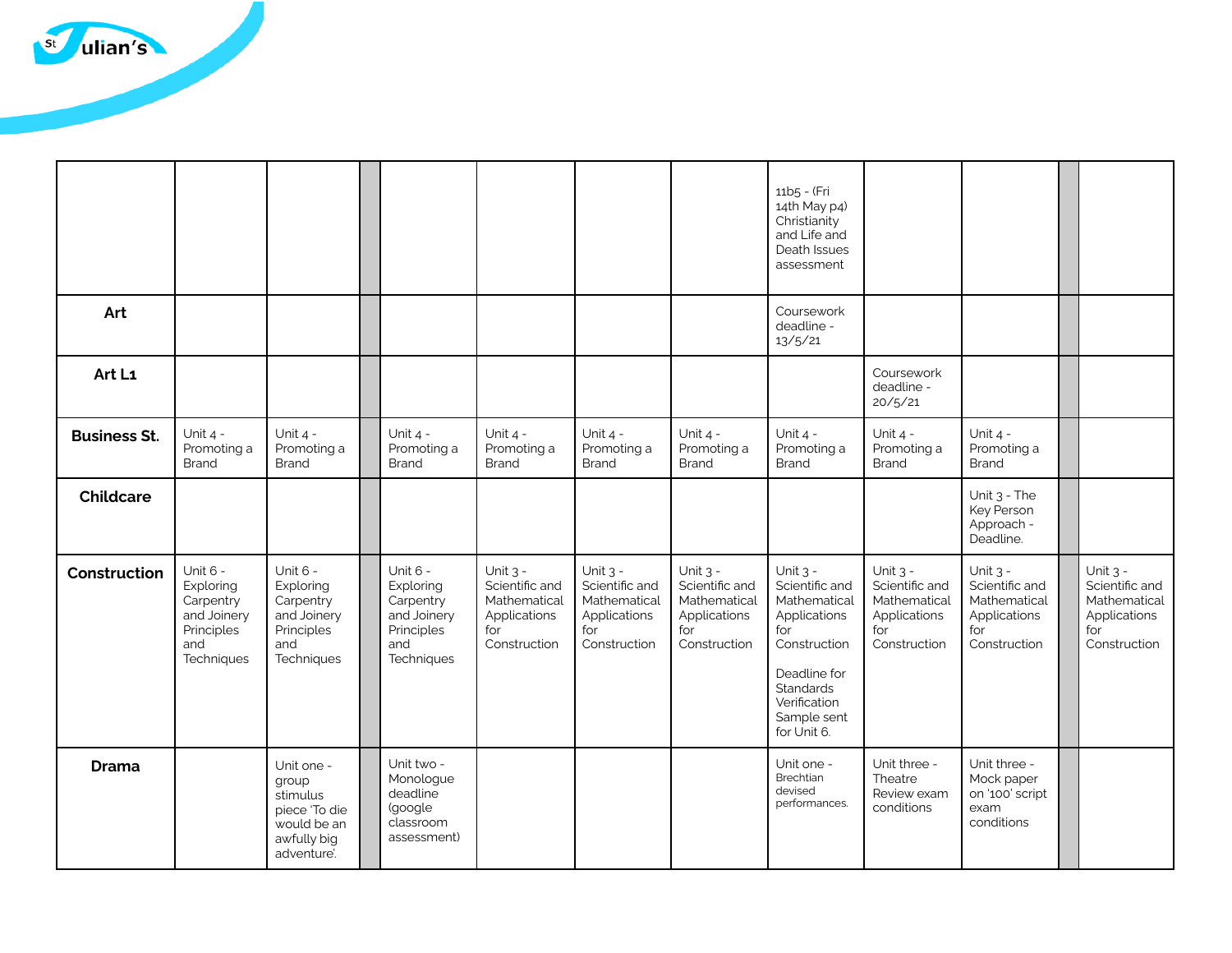

| Geography                | Developmen<br>t Revision | Developmen<br>Assessment                                              | Social<br>development<br>Revision                                     | Social<br>Development<br>Assessment                                   | Weather,<br>Climate and<br>Ecosystems<br>Revision                     | Weather,<br>Climate and<br>Ecosystems<br>Assessment                                                                                                                | Rivers, Coasts<br>and Coastal<br>management<br>Revision                                                                     | Rivers, Coasts<br>and Coastal<br>Management<br>Assessment             | Rural-Urban<br>Links<br>Revision | Rural-Urban<br>Links<br>Assessment |
|--------------------------|--------------------------|-----------------------------------------------------------------------|-----------------------------------------------------------------------|-----------------------------------------------------------------------|-----------------------------------------------------------------------|--------------------------------------------------------------------------------------------------------------------------------------------------------------------|-----------------------------------------------------------------------------------------------------------------------------|-----------------------------------------------------------------------|----------------------------------|------------------------------------|
| <b>Graphics</b>          |                          |                                                                       |                                                                       |                                                                       |                                                                       | Current<br>proposed<br>date for<br>external<br>moderator to<br>begin<br>assessment<br>of Unit 1<br>(Seaside<br>Project)                                            | Centre<br>Assessed<br>Grading of<br>Unit 3<br>(Festivals and<br>Environment)<br>to begin,<br>based on<br>work<br>completed. |                                                                       |                                  |                                    |
| <b>Health &amp; Soc.</b> |                          | Unit 2<br>Assignment<br>2:<br>Empowerme<br>nt, Deadline               |                                                                       |                                                                       |                                                                       |                                                                                                                                                                    | Unit 6<br>Nutrition -<br>Assignment 1,<br>Deadline                                                                          |                                                                       |                                  |                                    |
| <b>History</b>           |                          | DWR 1 (part<br>1)                                                     |                                                                       | DWR 1 (part<br>2)                                                     | DWR 2                                                                 |                                                                                                                                                                    | Nazi<br>Germany<br>(part 1)                                                                                                 |                                                                       | Nazi<br>Germany<br>$\frac{1}{2}$ |                                    |
| IT                       |                          |                                                                       | Multiple<br>Choice Test 1                                             | Multiple<br>Choice Test 2                                             | Multiple<br>choice Test 3                                             | Multiple<br>Choice Test 4                                                                                                                                          | Digital<br>Portfolio<br>Student<br>Deadline                                                                                 | Digital<br>Portfolio<br>Moderator<br>deadline?                        |                                  |                                    |
| <b>Hospitality</b>       |                          | Unit 3 - Food<br>Safety and<br>Health and<br>Safety in<br>Hospitality | Unit 3 - Food<br>Safety and<br>Health and<br>Safety in<br>Hospitality | Unit 3 - Food<br>Safety and<br>Health and<br>Safety in<br>Hospitality | Unit 3 - Food<br>Safety and<br>Health and<br>Safety in<br>Hospitality | Current<br>proposed<br>date for<br>external<br>moderator to<br>begin - LA A<br>assessment<br>Unit 3 - Food<br>Safety and<br>Health and<br>Safety in<br>Hospitality | Unit 3 - Food<br>Safety and<br>Health and<br>Safety in<br>Hospitality                                                       | Unit 3 - Food<br>Safety and<br>Health and<br>Safety in<br>Hospitality |                                  |                                    |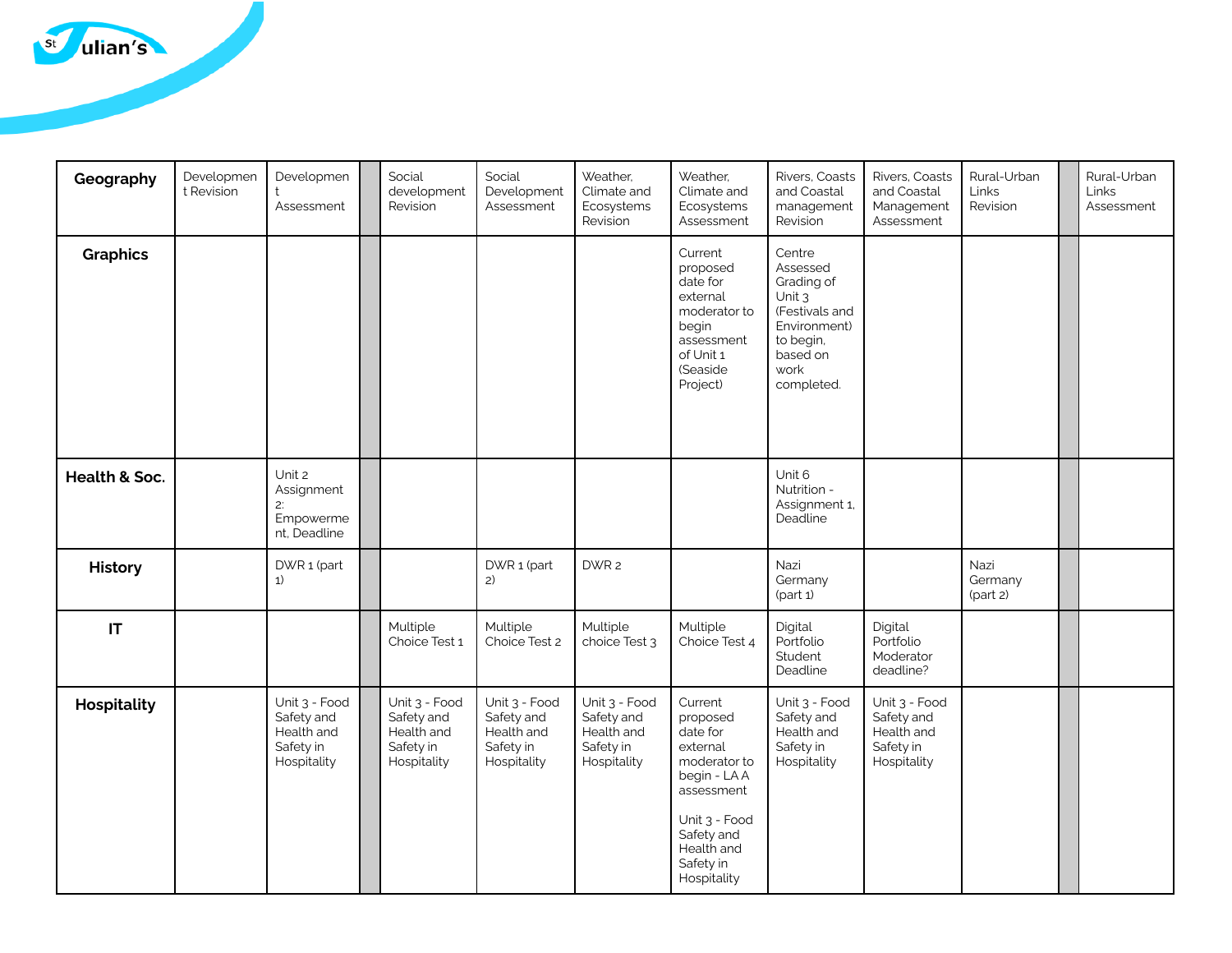

| <b>Media</b>                                | Unit 2:<br>Planning and<br>pitching a<br>digital media<br>product | Unit 3: Digital<br>Moving<br>Image<br>Production | Unit 3: Digital<br>Moving<br>Image<br>Production | Unit 3: Digital<br>Moving<br>Image<br>Production | Unit 3: Digital<br>Moving<br>Image<br>Production | Unit 3: Digital<br>Moving<br>Image<br>Production | Unit 3: Digital<br>Moving<br>Image<br>Production |                                           |                                  |
|---------------------------------------------|-------------------------------------------------------------------|--------------------------------------------------|--------------------------------------------------|--------------------------------------------------|--------------------------------------------------|--------------------------------------------------|--------------------------------------------------|-------------------------------------------|----------------------------------|
| <b>Music</b>                                | <b>NEA</b><br>Performance<br>/Compositio<br>n                     | <b>NEA</b><br>Performance<br>/Composition        | <b>NEA</b><br>Performance<br>/Composition        | Unit $3 -$<br>Listening<br>Paper                 | Unit 3<br>Listening<br>Paper                     | <b>NEA</b><br>Performance<br>/Composition        | <b>NEA</b><br>Performance<br>/Composition        |                                           |                                  |
| <b>PE</b>                                   |                                                                   | Assessment<br>Paper 1<br>15/04/21                |                                                  | Assessment<br>Paper 2<br>28/04/21                |                                                  |                                                  | Assessment<br>Paper 3<br>19/05/21                |                                           | Assessment<br>Paper 4<br>8/06/21 |
| <b>PE Sport</b>                             | Unit 1<br>Assessment<br>26/03/21                                  |                                                  |                                                  |                                                  |                                                  |                                                  | Unit 8<br>Practical<br>Assessment<br>19/05/21    |                                           |                                  |
| Photography                                 |                                                                   |                                                  |                                                  |                                                  |                                                  | Coursework<br>deadline -<br>13/5/21              |                                                  |                                           |                                  |
| Sociology                                   |                                                                   |                                                  |                                                  | Unit 1:<br>Education<br>and Research<br>Methods  |                                                  | Unit 2: Crime<br>and Research<br>Methods         |                                                  | Unit 1: Family<br>and Studying<br>Society |                                  |
| <b>Spanish</b>                              |                                                                   |                                                  | Oral<br>assessment<br>(timetable<br>tbc)         | Listening<br>Assessment<br>28/4/2021             |                                                  |                                                  | Reading<br>Assessment                            | Writing<br>Assessment                     |                                  |
| <b>Workskills</b>                           |                                                                   |                                                  |                                                  |                                                  |                                                  |                                                  |                                                  | Compl;etion<br>of all units               |                                  |
| <b>Public</b><br><b>Services</b><br>Level 1 |                                                                   |                                                  |                                                  |                                                  |                                                  |                                                  |                                                  | Completion<br>of all units.               |                                  |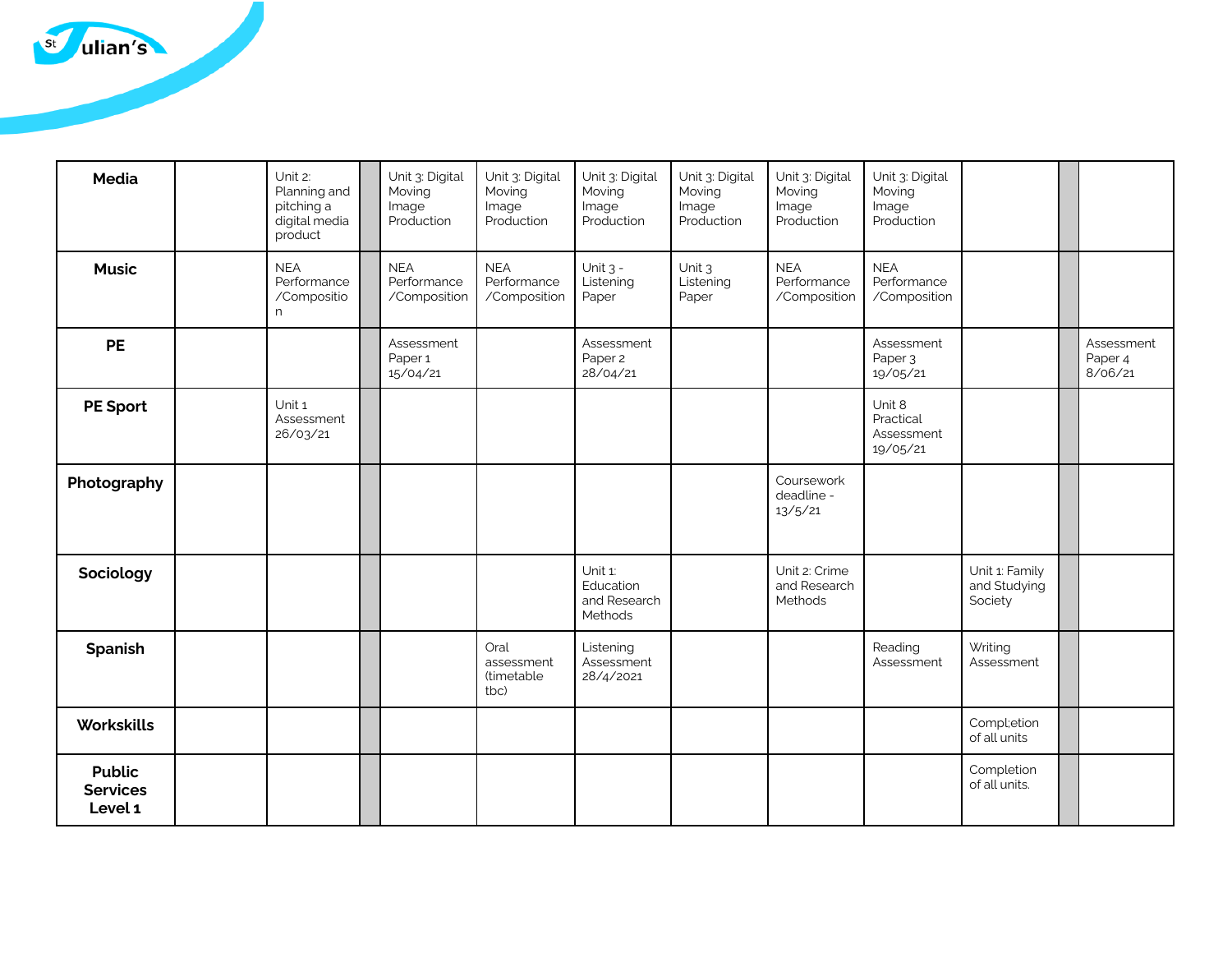

#### **11LDC**

| <b>Subject</b> | w/b 15/3                                                      | $w/b$ 22/3                                              | w/b 12/4                                                   | w/b 19/4                                           | w/b 26/4                                           | $w/b$ 3/5                                       | w/b 10/3 | $w/b$ 17/5                                     | $W/b$ 24/5 $\parallel$ | $w/b$ 7/6 |
|----------------|---------------------------------------------------------------|---------------------------------------------------------|------------------------------------------------------------|----------------------------------------------------|----------------------------------------------------|-------------------------------------------------|----------|------------------------------------------------|------------------------|-----------|
| LDC.           | All EP<br>courses<br>completion<br>оt<br>outstanding<br>units | All EP<br>courses<br>completion<br>outstanding<br>units | All EP<br>courses<br>completion of<br>outstanding<br>units | All EP<br>courses to be<br>moderated<br>internally | All EP<br>courses to be<br>moderated<br>internally | All EP<br>courses<br>submitted to<br>WJEC $4/5$ |          | Art<br>course<br>work<br>deadline -<br>20/5/21 |                        |           |

## **Year 12**

| Subject             | w/b 15/3      | $w/b$ 22/3    | w/b 12/4            | w/b 19/4              | w/b 26/4              | $w/b$ 3/5                        | $w/b$ 10/5          | w/b 17/5 | w/b 24/5                                | w/b 7/6       |
|---------------------|---------------|---------------|---------------------|-----------------------|-----------------------|----------------------------------|---------------------|----------|-----------------------------------------|---------------|
| Art                 |               |               |                     |                       |                       | Coursework<br>deadline<br>7/5/21 |                     |          |                                         |               |
| <b>Biology</b>      |               |               | 14/4/21 Unit 1      |                       |                       |                                  | 12/5/21 unit 2      |          |                                         |               |
| <b>Business St.</b> | Unit 1 & Unit | Unit 1 & Unit | Unit $1 &$ Unit $3$ | Unit $1 & 1$ Unit $3$ | Unit $1 & 1$ Unit $3$ | Unit $1 & 1$ Unit $3$            | Unit $1 &$ Unit $3$ |          | Unit $1$ & Unit $3$ Unit $1$ & Unit $3$ | Unit 1 & Unit |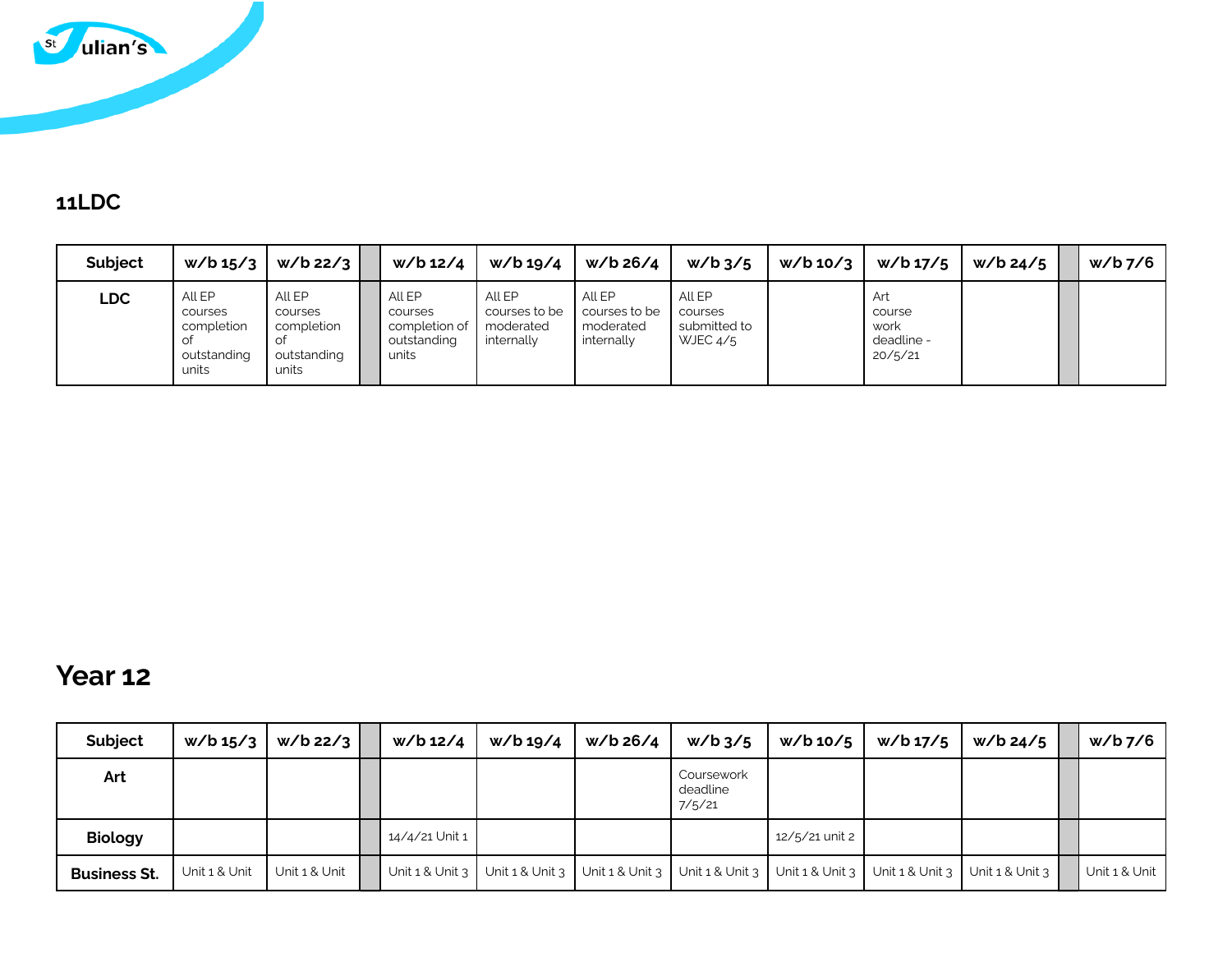

|                 | 3 (Unit 2<br>CDG) | 3 (Unit 2<br>CDG)                                                                                           | (Unit 2 CDG)                                          | (Unit 2 CDG)                                                                  | (Unit 2 CDG)                                                           | (Unit 2 CDG)                                          | (Unit 2 CDG)                                          | (Unit 2 CDG)                                          | (Unit 2 CDG)                                                                                             | 3 (Unit 2<br>CDG |
|-----------------|-------------------|-------------------------------------------------------------------------------------------------------------|-------------------------------------------------------|-------------------------------------------------------------------------------|------------------------------------------------------------------------|-------------------------------------------------------|-------------------------------------------------------|-------------------------------------------------------|----------------------------------------------------------------------------------------------------------|------------------|
| Chemistry       |                   |                                                                                                             |                                                       | Unit 1 20/4                                                                   |                                                                        |                                                       |                                                       |                                                       | Unit 2 25/5                                                                                              |                  |
| <b>Drama</b>    |                   |                                                                                                             |                                                       |                                                                               |                                                                        |                                                       |                                                       |                                                       | Completion<br>of<br>coursework<br>assignments<br>as scheduled.                                           |                  |
| English Lit.    |                   | Unit 1 extract                                                                                              |                                                       | Unit 2 extract                                                                |                                                                        |                                                       |                                                       | Unit 2 essay                                          | Unit 1 essay                                                                                             |                  |
| Geography       |                   |                                                                                                             | Tectonics<br>Assessment                               |                                                                               | Coasts<br>Assessment                                                   |                                                       |                                                       | Fieldwork<br>Assessment                               | Changing<br>Places<br>Assessment                                                                         |                  |
| Health & Soc.   |                   | Unit 1<br>Communicati<br>$on -$<br>Assignment<br>2 Final<br>Deadline -<br>Barriers to<br>communicati<br>on. |                                                       | Unit 1<br>Communicati<br>$on -$<br>Assignment 3<br>- Role Plays<br>Deadlines. | Unit $3 -$<br>Health and<br>Safety -<br>Assignment 2<br>- Legislation. |                                                       |                                                       |                                                       | Unit $4 -$<br>Human<br>Lifespan -<br>Assignment 1<br>Development<br>through life<br>stages.<br>Deadline. |                  |
| <b>History</b>  |                   |                                                                                                             | Unit 2<br>Assessment 1                                | Unit 1:<br>Assessment 1                                                       | Unit 2<br>Assessment 2                                                 | Unit 1:<br>Assessment 2                               | Unit 1:<br>Assessment 2                               | Unit 1:<br>Assessment 3                               | Unit 1:<br>Assessment 4<br>Unit 2<br>Assessment 3                                                        |                  |
| <b>Maths</b>    |                   |                                                                                                             |                                                       | Year 12 Unit 1<br>assessment                                                  |                                                                        | Year 12 Unit 2<br>Assessment                          |                                                       | Year 12 Unit 2<br>Assessment                          |                                                                                                          |                  |
| <b>Media</b>    |                   |                                                                                                             | Unit 29: Music<br>Video<br>Production<br>Assignment 1 | Unit 29: Music<br>Video<br>Production<br>Assignment 1                         | Unit 29: Music<br>Video<br>Production<br>Assignment 2                  | Unit 29: Music<br>Video<br>Production<br>Assignment 2 | Unit 29: Music<br>Video<br>Production<br>Assignment 3 | Unit 29: Music<br>Video<br>Production<br>Assignment 3 | Unit 29: Music<br>Video<br>Production<br>Assignment 3                                                    |                  |
| <b>PE Sport</b> |                   |                                                                                                             |                                                       |                                                                               |                                                                        |                                                       |                                                       |                                                       | Completion<br>of written<br>coursework<br>assignments                                                    |                  |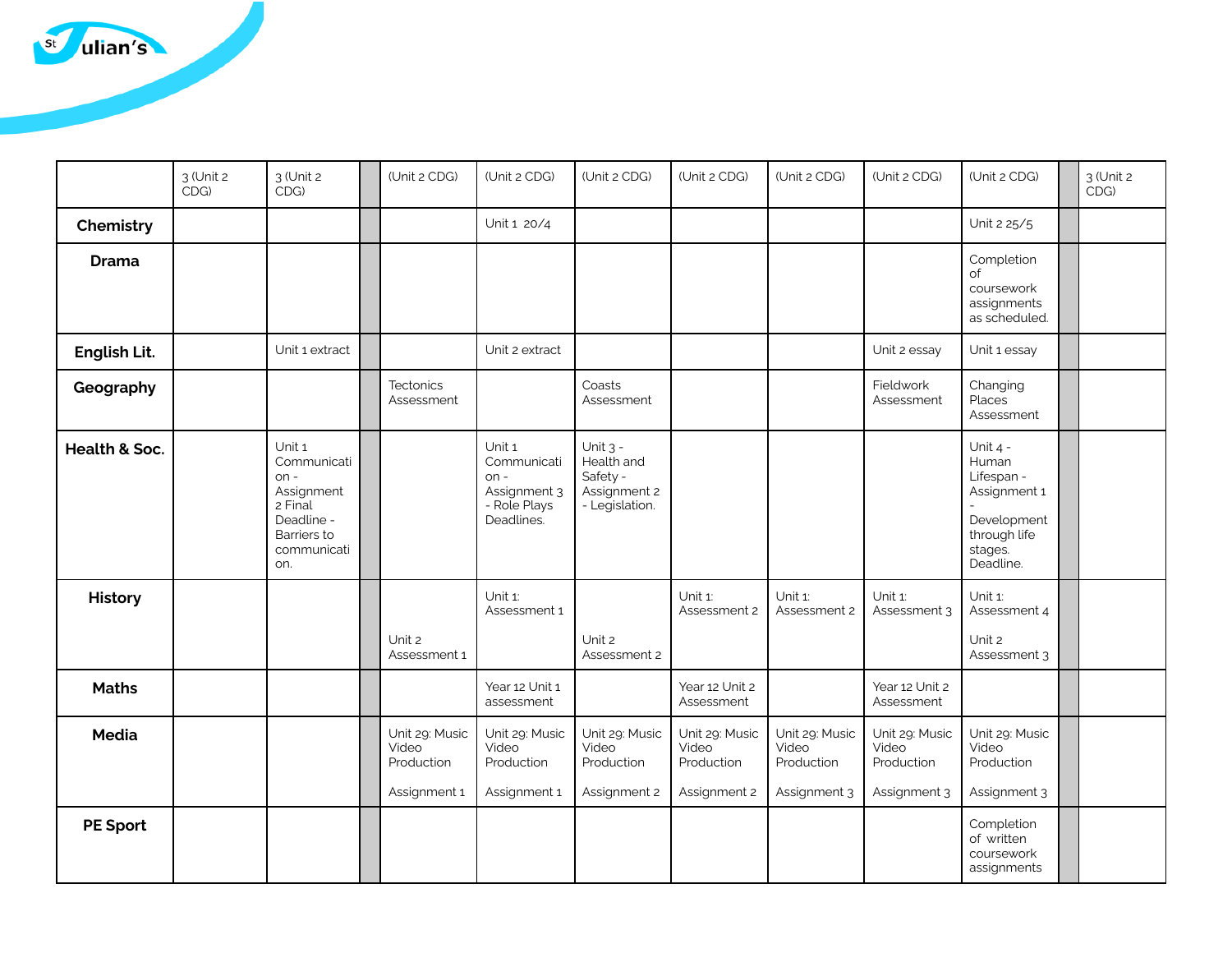

|                           |                                |                                |                                |                                |                                      |                                                  |                                                          | as scheduled.                  |  |
|---------------------------|--------------------------------|--------------------------------|--------------------------------|--------------------------------|--------------------------------------|--------------------------------------------------|----------------------------------------------------------|--------------------------------|--|
| Photography               |                                |                                |                                |                                | Coursework<br>deadline<br>7/5/21     |                                                  |                                                          |                                |  |
| <b>Physics</b>            |                                |                                |                                | Unit 1 27/4/21                 |                                      |                                                  |                                                          | Unit 2<br>28/5/21              |  |
| <b>Product Des.</b>       |                                |                                |                                |                                |                                      | Year 12 NEA<br>Unit 2<br>deadline<br>(14/05)     | Year 12 Unit 1<br>exam (2hr<br>paper) 18/05<br>and 21/05 |                                |  |
| Psychology                |                                |                                |                                |                                | Unit 1:<br>Positive and<br>Cognitive | Unit 2:<br>Debate essay<br>- timed<br>conditions | Unit 1:<br>Behaviourism<br>and<br>Biological             | Unit:<br>Research<br>Methods   |  |
| Sociology                 |                                |                                |                                | Unit 2<br>Research<br>Methods  |                                      | Unit 1<br><b>Families</b>                        |                                                          | Unit 1<br>Culture              |  |
| <b>Travel &amp; Tour.</b> | Unit 6:<br>Customer<br>service | Unit 6:<br>Customer<br>service | Unit 6:<br>Customer<br>service | Unit 6:<br>Customer<br>service | Unit 6:<br>Customer<br>service       | Unit 6:<br>Customer<br>service                   | Unit 6:<br>Customer<br>service                           | Unit 6:<br>Customer<br>service |  |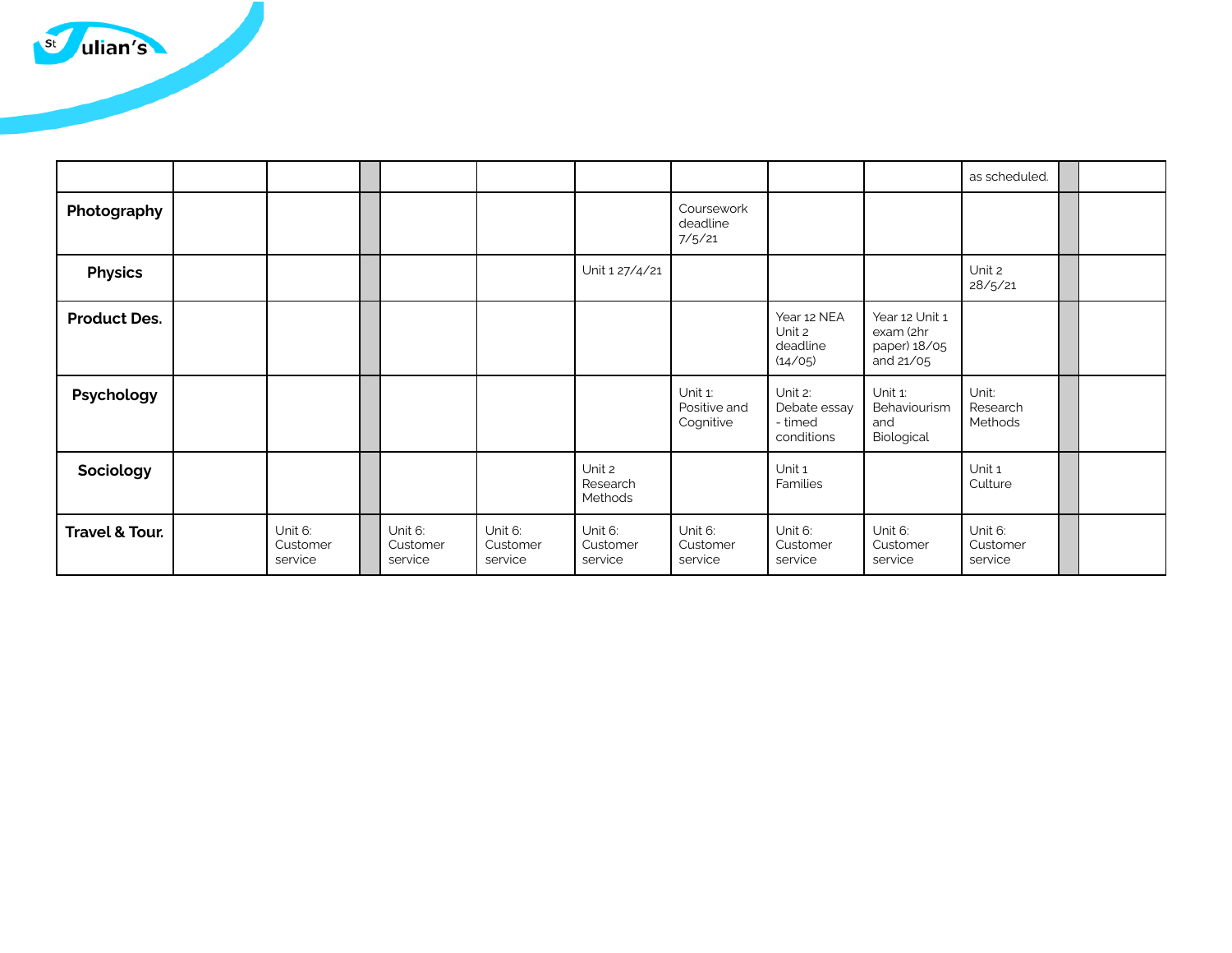

## **Year 13**

| Subject             | w/b 15/3                                          | $w/b$ 22/3                                        | w/b 12/4                                          | w/b 19/4                                                                                  | w/b 26/4                                          | $w/b$ 3/5                                                                            | w/b 10/5                                          | w/b 17/5                                                                        | $w/b$ 24/5                                                           | $w/b$ 7/6            |
|---------------------|---------------------------------------------------|---------------------------------------------------|---------------------------------------------------|-------------------------------------------------------------------------------------------|---------------------------------------------------|--------------------------------------------------------------------------------------|---------------------------------------------------|---------------------------------------------------------------------------------|----------------------------------------------------------------------|----------------------|
| Art                 |                                                   |                                                   |                                                   |                                                                                           |                                                   | Coursework<br>deadline -<br>5/5/21                                                   |                                                   |                                                                                 |                                                                      |                      |
| <b>Biology</b>      |                                                   | Unit 5<br>25/3/21                                 |                                                   | Unit 3<br>22/4/21                                                                         |                                                   |                                                                                      | Unit 4<br>10/5/21                                 |                                                                                 |                                                                      |                      |
| <b>Business St.</b> | Unit 36<br>Starting a<br>Small<br><b>Business</b> | Unit 36<br>Starting a<br>Small<br><b>Business</b> | Unit 36<br>Starting a<br>Small<br><b>Business</b> | Unit 36<br>Starting a<br>Small<br><b>Business</b>                                         | Unit 36<br>Starting a<br>Small<br><b>Business</b> | Unit 36<br>Starting a<br>Small<br><b>Business</b>                                    | Unit 36<br>Starting a<br>Small<br><b>Business</b> | Unit 36<br>Starting a<br>Small<br><b>Business</b>                               | Unit 36<br>Starting a<br>Small<br><b>Business</b>                    |                      |
| Chemistry           |                                                   |                                                   |                                                   | Unit 3 21/4                                                                               |                                                   |                                                                                      |                                                   | Unit 4 19/5                                                                     |                                                                      |                      |
| <b>Drama</b>        | N/A Completing coursework<br>as normal            |                                                   |                                                   | N/A Completing coursework as normal                                                       |                                                   |                                                                                      |                                                   |                                                                                 |                                                                      |                      |
| English Lit.        | Unit 5 NEA                                        | Unit 5 NEA                                        | Unit 5 NEA<br>Unit 3 Poetry<br>extract            | Unit 5 NEA -<br>handed in Fri<br>23rd April                                               |                                                   |                                                                                      |                                                   | Unit 3 Poetry<br>Essay Wed<br>19th<br>Unit 3 - Poetry<br>comparison<br>Fri 21st |                                                                      |                      |
| Geography           | <b>NEA</b>                                        | <b>NEA</b>                                        |                                                   |                                                                                           | Migration<br>Assessment                           | Water Cycle<br>Assessment                                                            | Oceans<br>Assessment                              | China<br>Assessment                                                             |                                                                      | Synoptic<br>question |
| Health & Soc.       |                                                   |                                                   |                                                   | Unit 2<br>Equality.<br>Assignment 4<br>- Anti<br>Discriminator<br>y Practice<br>Deadline. |                                                   | Unit 12 -<br>Public Health<br>- Assignment<br>1 - History of<br>the NHS<br>Deadline. |                                                   |                                                                                 | Unit 12 -<br>Public Health<br>- Assignment<br>2 - Health<br>Reports. |                      |
| <b>History</b>      |                                                   |                                                   |                                                   |                                                                                           | Unit 3<br>Assessment 1                            | Unit 3<br>Assessment 2                                                               |                                                   | Unit $3$<br>Assessment 3                                                        | Unit 3<br>Assessment 4                                               |                      |
|                     |                                                   |                                                   | Unit 4                                            |                                                                                           |                                                   |                                                                                      | Unit 4                                            | Unit 4                                                                          |                                                                      |                      |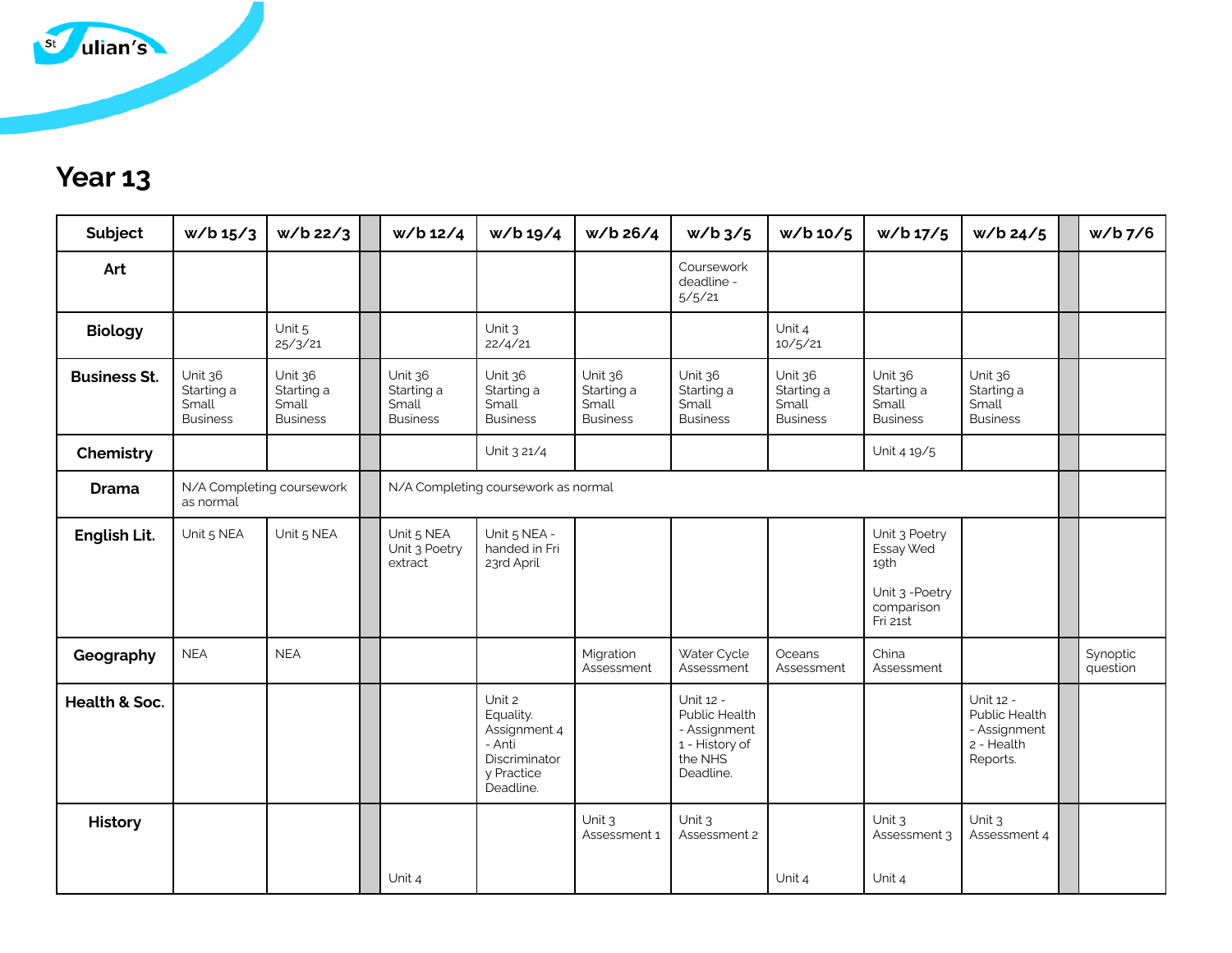

|                    |                               | assessments<br>$1$ and $2$    |                         |                                   |                                                                                             | assessment 3                                                                                                        | assessment 4                                                          |                                 |  |
|--------------------|-------------------------------|-------------------------------|-------------------------|-----------------------------------|---------------------------------------------------------------------------------------------|---------------------------------------------------------------------------------------------------------------------|-----------------------------------------------------------------------|---------------------------------|--|
| IT                 |                               |                               |                         |                                   |                                                                                             |                                                                                                                     | Final<br>Moderation of<br>Units 1, 4, and<br>23                       |                                 |  |
| <b>Maths</b>       | Year 13 Unit 3<br>Assessment  |                               | Unit 4<br>Assessment    |                                   | Unit 4<br>Assessment                                                                        | Unit 4<br>ASsessment                                                                                                |                                                                       |                                 |  |
| Media              | Unit 26<br>Assignment 1       | Unit 26<br>Assignment 1       | Unit 26<br>Assignment 2 | Unit 26<br>Assignment 2           | Unit 26<br>Assignment 3                                                                     | Unit 26<br>Assignment 3                                                                                             | Unit 26<br>Assignment 4                                               | Unit 26<br>Assignment 4         |  |
| <b>PE Sport</b>    |                               |                               |                         |                                   | Sports<br>Coaching<br>Practical<br>assessments<br>5/5/21<br>Periods 3 and<br>$\overline{4}$ | Sports<br>Coaching<br>Practical<br>assessments<br>10/5/21<br>Periods 1 and<br>$\overline{c}$<br>12/5/21<br>Period 2 | Sports<br>Coaching<br>Practical<br>assessments<br>17/5/21<br>Period 2 |                                 |  |
| Photography        |                               |                               |                         |                                   | Coursewor<br>k deadline<br>$-5/5/21$                                                        |                                                                                                                     |                                                                       |                                 |  |
| <b>Physics</b>     |                               | Unit 3 (part)<br>14/4/21      |                         |                                   |                                                                                             | Unit 3 & 4<br>(combined)<br>14/5/21                                                                                 |                                                                       |                                 |  |
| <b>Product Des</b> |                               |                               |                         |                                   |                                                                                             | Year 13 NEA<br>Unit 4<br>deadline<br>(14/05)                                                                        | Year 13 Unit 3<br>exam (2hr<br>paper) 18/05<br>and 21/05              |                                 |  |
| Psychology         |                               |                               |                         | Research<br>Methods<br>Assessment |                                                                                             | Crime<br>Assessment                                                                                                 |                                                                       | Schizophreni<br>a<br>Assessment |  |
| <b>RS</b>          | <b>Buddhism</b><br>Assessment | <b>Buddhism</b><br>Assessment | Ethics<br>Assessment    |                                   | <b>Ethics</b><br>Assessment                                                                 |                                                                                                                     | Philosophy<br>Assessment                                              | Philosophy<br>Assessment        |  |